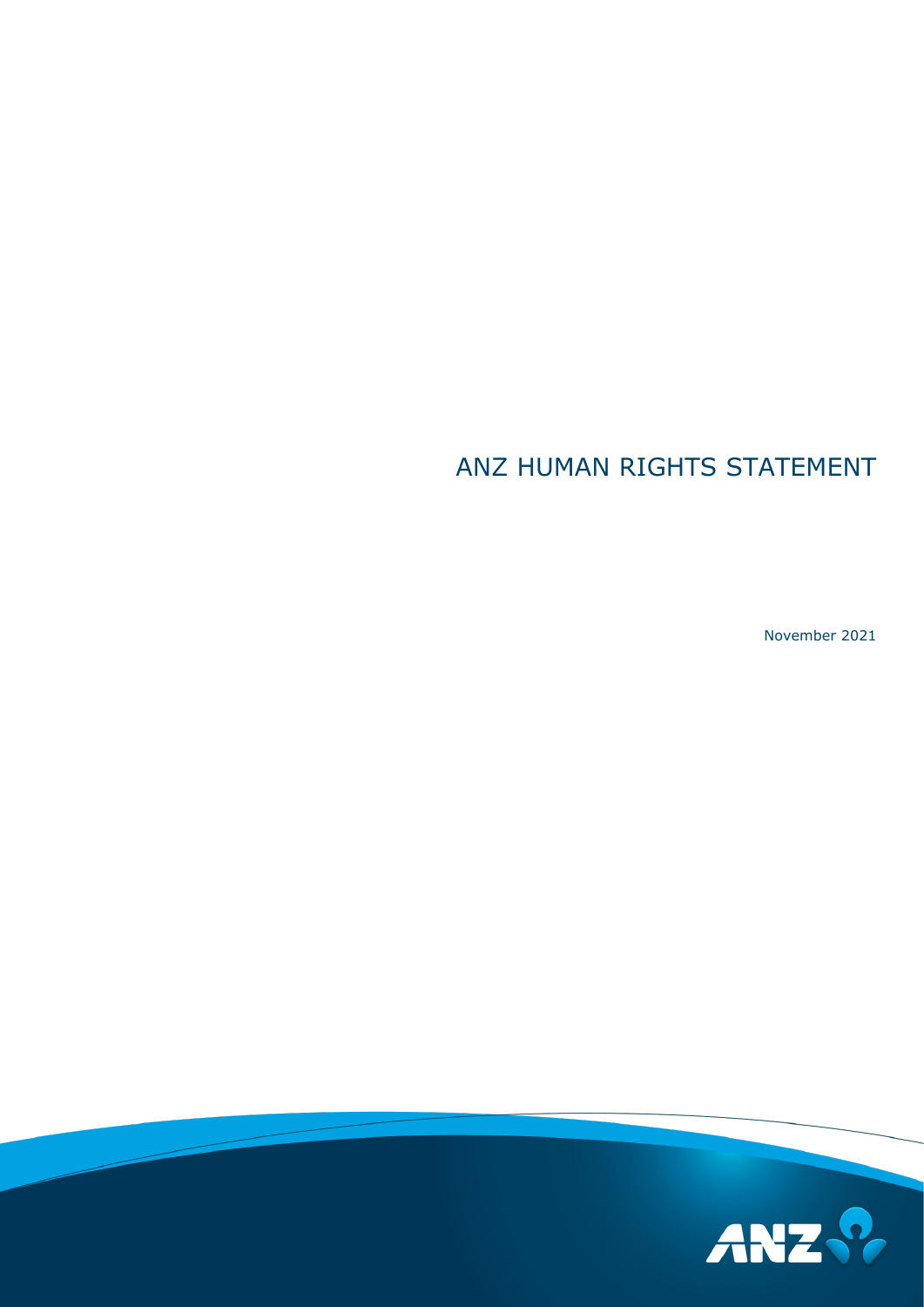#### Our commitment

ANZ supports and respects the human rights of our employees, customers and communities in line with international standards, our [Code of Conduct](https://www.anz.com.au/shareholder/centre/about/corporate-governance/) and our [Values.](https://www.anz.com.au/about-us/esg-priorities/fair-responsible-banking/culture-conduct/)

We expect the same commitment to human rights from everyone who works for or with us including our employees<sup>1</sup> and business relationships<sup>2</sup>.

#### What this means

We recognise we can impact the human rights of individuals and communities through our actions as an employer, as a provider of banking services and through our business relationships.

## Core international standards

The responsibility of businesses to respect human rights is set out in the standards of the International Labour Organisation Declaration on Fundamental Principles and Rights at Work and the International Bill of Human Rights and other conventions.<sup>3</sup>

We are committed to meeting these international standards as well as aligning our business to the OECD Guidelines for Multinational Enterprises and the United Nations Guiding Principles on Business and Human Rights (UNGPs).

#### Implementing our commitment

Our commitment to respect human rights is implemented with the help of our employees as outlined in policies and processes.

Our employees must respect human rights in their day-to-day business activities including through consideration of vulnerable and at risk groups<sup>4</sup>. Expected standards of behaviour are set out in our [Code of conduct](https://www.anz.com.au/shareholder/centre/about/corporate-governance/) and [Conduct and Ethics Policy Framework.](https://www.anz.com/shareholder/centre/about/corporate-governance)

Policies and processes embed our commitment to human rights, including:

- [Anti-Bribery and Anti-Corruption Policy](https://www.anz.com/shareholder/centre/about/corporate-governance/) outlining appropriate due diligence on employees, contingent workers and third parties;
- [Approach to Accessibility and Financial Inclusion](https://www.anz.com.au/about-us/esg/workplace-participation-diversity/accessible-workplace/) making our products, services, workplace and culture supportive of people with disability and improving outcomes for those at risk of financial exclusion;
- [Climate Change Statement](https://www.anz.com.au/about-us/esg-priorities/environmental-sustainability/climate-change/) responding to the social, environmental and economic challenges of climate change;
- [Diversity and Inclusion Policy](https://www.anz.com.au/about-us/esg/workplace-participation-diversity/) committing to a workplace that reflects the communities in which we operate and provides opportunities to under-represented groups;

-

<sup>&</sup>lt;sup>1</sup> 'Employees' are all staff including contingent workers, contractors and directors. Employees are required to comply with our Code of Conduct and Values.

<sup>&</sup>lt;sup>2</sup> 'Business relationships' are business customers, suppliers and partners.

 $3$  Human rights are the rights people are entitled to as human beings and are expressed in relevant international human rights declarations and covenants. A full list of ANZ's support for human rights frameworks, initiatives and instruments can be found in our annual disclosures.

<sup>&</sup>lt;sup>4</sup> 'Vulnerable and at-risk groups' include women, children, people with disability, minority groups, LGBTIQ+, migrant workers and Indigenous peoples.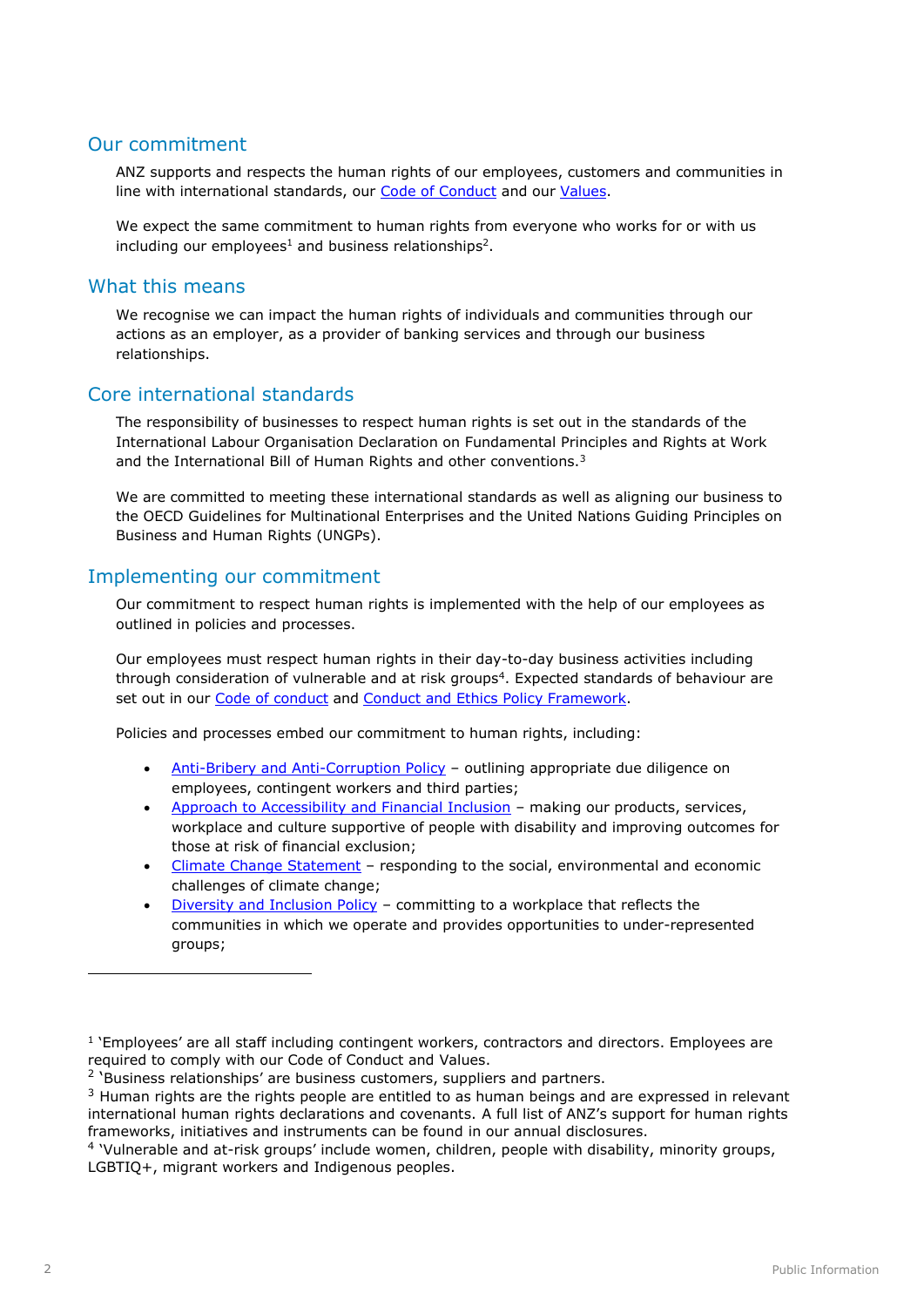- [Equal Opportunity, Bullying and Harassment Policy](https://www.anz.com/shareholder/centre/about/corporate-governance/) committing to a workplace free from discrimination, harassment, bullying and victimisation;
- [Modern Slavery Statement](https://www.anz.com.au/about-us/esg-priorities/fair-responsible-banking/human-rights/) reporting how we identify, assess and manage modern slavery risks including forced labour, child labour and human trafficking;
- [Reconciliation Action Plan](https://www.anz.com.au/about-us/esg/workplace-participation-diversity/cultural-diversity/) our commitment to social and economic participation of Aboriginal and Torres Strait Islander peoples;
- [Social and Environmental Risk Policy](https://www.anz.com.au/about-us/esg-priorities/fair-responsible-banking/responsible-business-lending/) and Screening Tool social and environmental standards and due diligence for large business customers of ANZ;
- [Supplier Code Of Practice](https://www.anz.com.au/about-us/esg-priorities/fair-responsible-banking/sustainable-procurement/) setting supplier standards including labour rights, safe workplace and freedom of association; and
- [Complaints processes](https://www.anz.com.au/support/contact-us/compliments-suggestions-complaints/) communication channels including a human rights grievance mechanism for communities (Appendix A).

#### Stakeholder engagement

We engage in dialogue with a range of stakeholders to support an open civic space<sup>5</sup> allowing diverse views to be shared.

We [engage with stakeholders](https://www.anz.com.au/about-us/esg/our-approach/stakeholder-engagement/) including affected and potentially affected employees, customers, suppliers and communities.

We also expect our business customers to undertake meaningful engagement<sup>6</sup> with their affected and potentially affected stakeholders and provide any remedy as defined by the UNGPs.

# Human rights due diligence

We use risk-based due diligence to identify human rights risks and impacts associated with our business relationships.

We expect business relationships to operate in line with the UNGPs including respecting human rights and demonstrating a high degree of governance.

Business customers are also expected to:

- establish or participate in effective grievance mechanisms for affected individuals and communities;
- consent to the disclosure of a banking relationship to affected people who have submitted a human rights complaint through ANZ's grievance mechanism;
- ensure their land use is in line with our [Land Acquisition Statement;](https://www.anz.com.au/about-us/esg-priorities/fair-responsible-banking/human-rights/) and
- apply the Equator Principles and International Finance Corporation Environmental and Social Performance Standards where appropriate.

Where a business relationship's practices are inconsistent with our expectations, we will seek to use any appropriate leverage including dialogue, and where necessary encourage them to identify and disclose specific and time-bound improvement plans.

-

<sup>&</sup>lt;sup>5</sup> "Open civic space" is the environment that enables civil society to play a role in the political, economic and social life of our societies.

<sup>6</sup> "Meaningful stakeholder engagement" is two-way, in good faith, responsive and ongoing.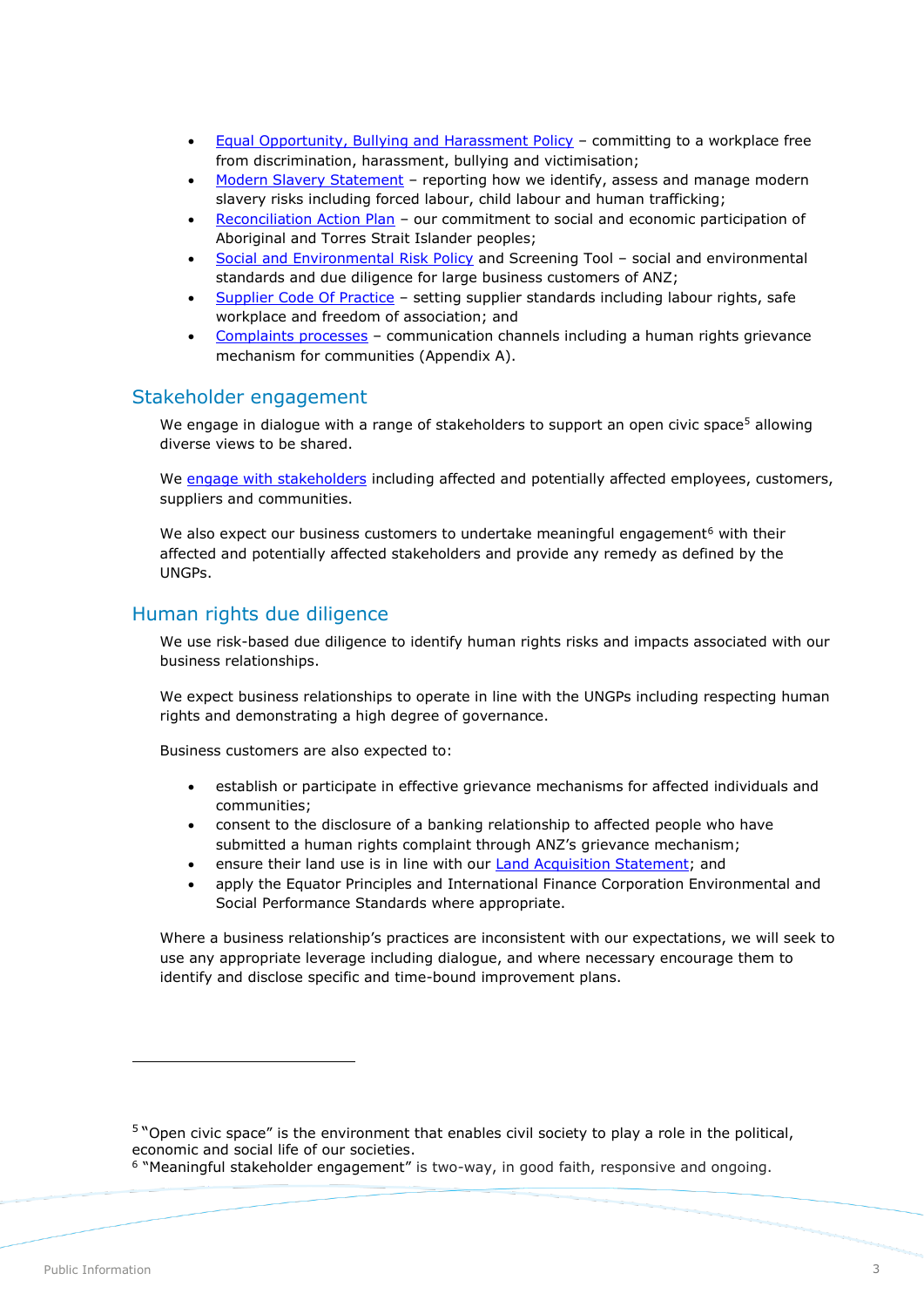If a business relationship is unwilling to adapt its practices in an appropriate timeframe, we may decline further financing or exit the relationship.

#### Remedy and leverage

In line with the UNGPs we seek to cooperate in remediation through legitimate processes and, where reasonable, use leverage to encourage our Customers to prevent or mitigate any impacts.

## Compliance with law

We operate in many countries and where applicable domestic law differs from international standards we will follow the higher standard in a way which respects any sensitivities.

If domestic law conflicts with international standards we will comply with applicable laws, encourage the adoption of international standards and may consider not doing business in that country.

#### Reporting and tracking

We identify, prioritise, manage and (where possible) publicly report on salient human rights issues connected to our own activities and those of our business relationships.

We commit to [reporting publicly](https://www.anz.com.au/about-us/esg/reporting/commitments-frameworks/) on our progress and performance including in our Environment, Social and Governance (ESG), Modern Slavery, Grievance Mechanism and Equator Principles reporting on ANZ.com.

#### Governance

This statement has been approved by ANZ's CEO with oversight by ANZ's Board Ethics, Environment, Social and Governance Committee. This Statement will be regularly reviewed including external stakeholder engagement every three years.

# Questions and complaints

Specific human rights complaints can be raised as outlined in Appendix A.

Any questions relating to this human rights statement can be addressed to:

ANZ Head of ESG Analytics and Advisory Level 9, 833 Collins Street, Melbourne, 3008 Australia Email: ben.walker@anz.com Phone: +61 3 8654 4686

We do not tolerate retaliation against individuals, human rights defenders<sup>7</sup> or communities raising concerns or complaints and expect the same from our business relationships.

-

 $\frac{7}{1}$  "Human rights defender" is a term used to describe people who, individually or with others, act to promote or protect human rights in a peaceful manner.